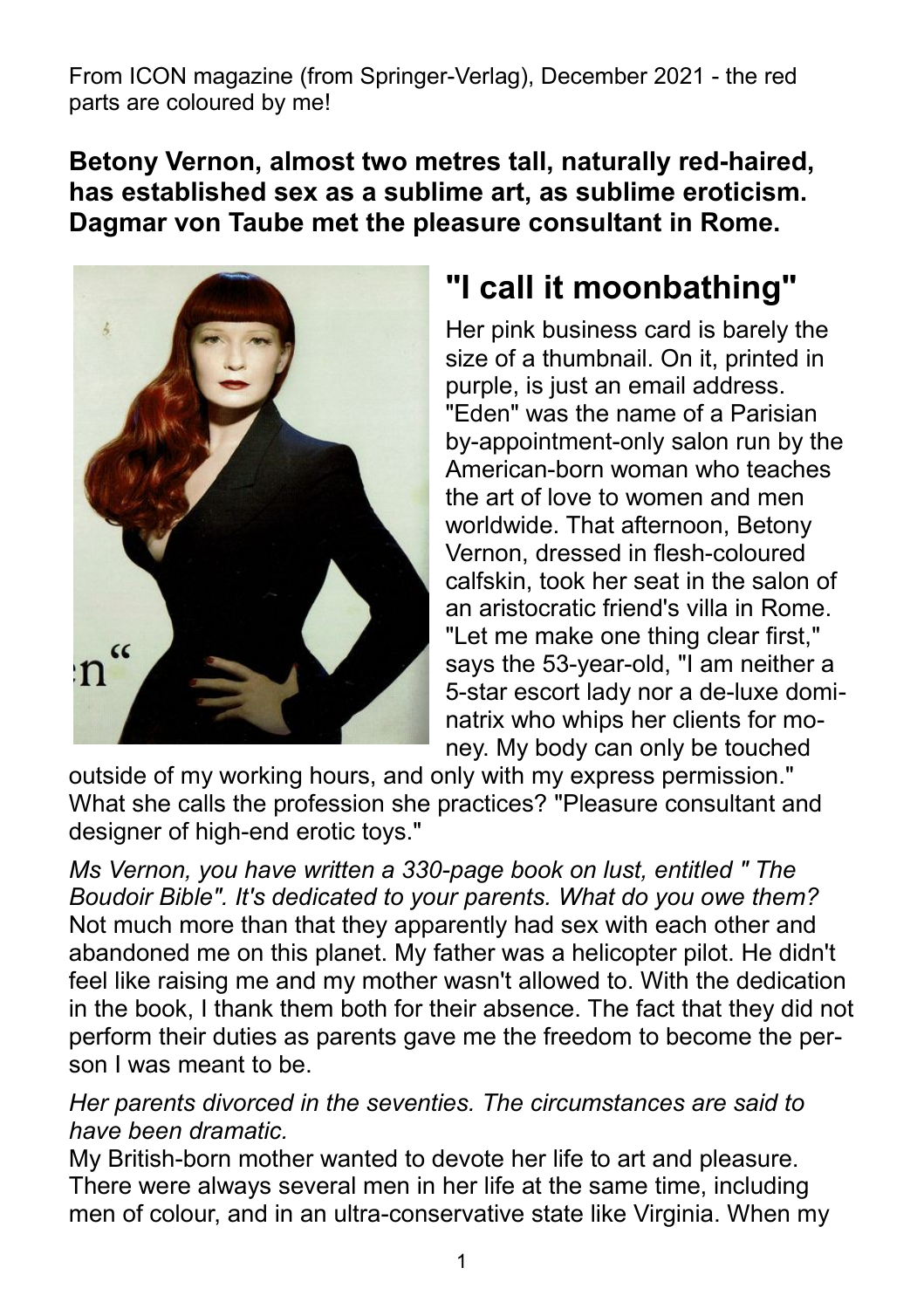father kicked her out of the house, she was living in a home for homeless women who had been rejected or beaten up by their husbands. She had been barred from seeing her four children by a racist and misogynistic judge. I was four when my father got sole custody. My mother was only allowed to see us once a year. I only had regular contact with her when I was 16.

## *At 15, you moved out of your father's house, took a Greyhound bus to New York and lived there as a punk girl and occasional model.*

After I packed my things, I left my father a letter thanking him for helping me to become independent. He then cut off all contact. We never spoke a word to each other again. After a few years, I heard that his life was in ruins. He had to file for personal bankruptcy and lived as an impoverished hermit on a small sailboat until his death.

# *Did you go to his funeral?*

No, for me he was actually dead long before that.

## *Did you ever consider having children?*

No, even of my three sisters only one became a mother. I had my fallopian tubes removed to free myself from the cross of an unwanted pregnancy.

# *When did your sexual biography begin?*

At the end of 15. Because I had not been educated, I had no shame when it came to my body and sex. I wore a corset and suspenders and took part in orgies at an early age. With my punky red hair and big breasts, I was an eye-catcher. I wore make-up every day and dressed like a sex doll outfitted by Vivienne Westwood. It took two hours to get me ready. It was then that I understood the importance of sexualised objects. As soon as I wore a corset, I moved differently and was looked at with different eyes. That thrill has stayed with me to this day.

## *When did you come into contact with sexual techniques like bandaging and spanking?*

When I was 16, I met a man for the first time who didn't want to penetrate me. My lust was his lust. That struck a nerve with me. I felt for the first time how much pleasure it gives to give up control and be dominated by someone who knows something about a woman's body.

## *After studying art history in Virginia, you moved to Italy at 20 and studied industrial design in Milan. What gave you the idea to design erotic jewellery and sex toys made of silver and gold?*

Why should a woman import cheap and unaesthetic looking plastic objects into her body? Basically, I developed toys for myself. I was the test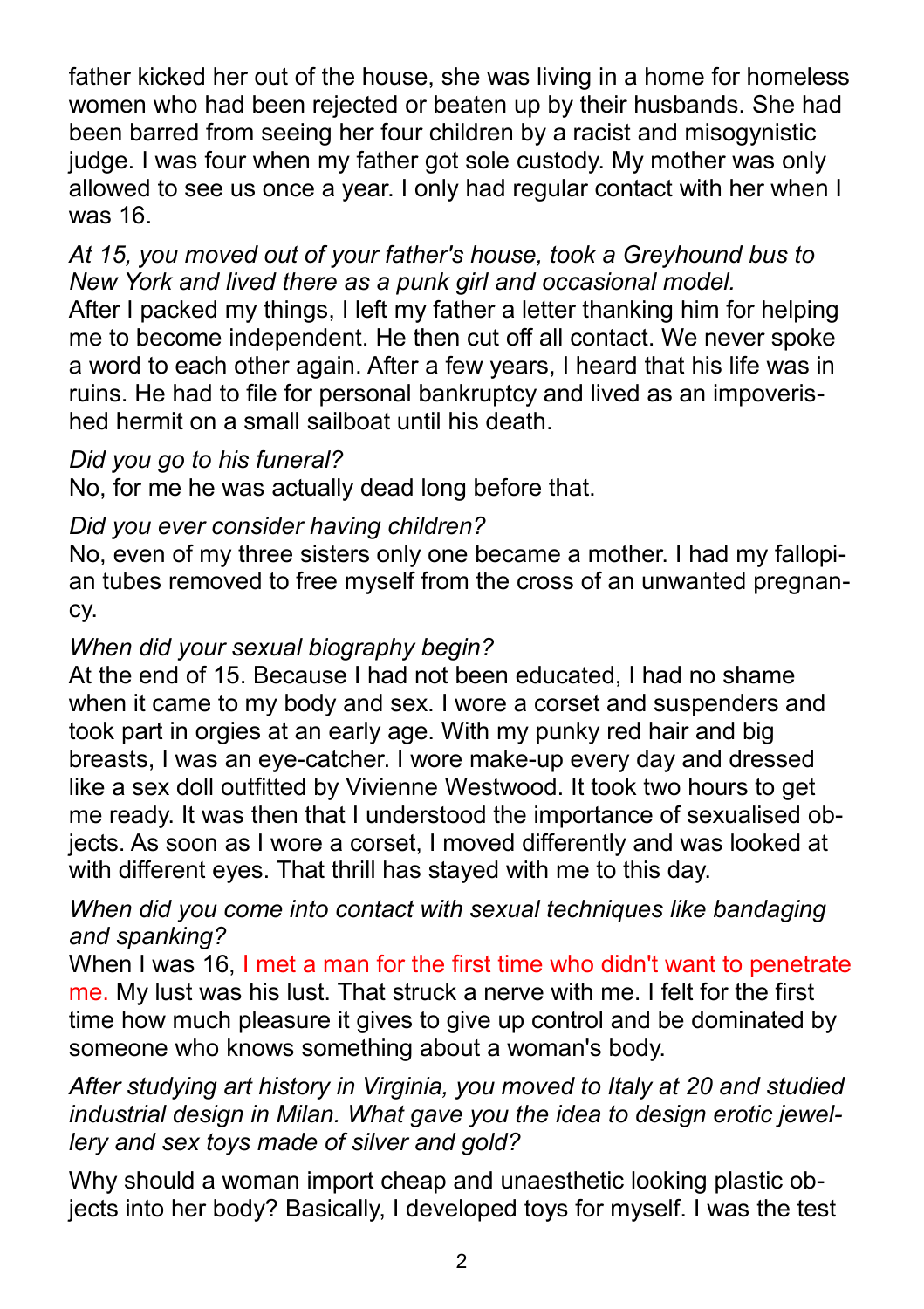subject for every new prototype. Success came so quickly that I had my own company at 21 and later designed jewellery for fashion companies like Valentine, Missoni, Gianfranco Ferré, Alexander Wang and Fornasetti.

### I*n 2000, you introduced your "Boudoir Box"-a black leather case with 21 handmade erotic toys that can be customised to the buyer's preferences. The price was initially 75,000 office, today 150,000 euros. The waiting period is one year.*

Boutiques and department stores like Barneys in New York were too prudish to sell the box. So I became a travelling salesman, flying to private clients in London, New York, Los Angeles, Tokyo and Moscow. Many buyers of my box let me personally instruct them in its use. Whether man or woman, gay or lesbian, bondage or spanking: the contents of the box can be personalised. Some parts can also be bought individually.

*How do the security staff at airports react when your luggage is screened?* I could write a book about that. The box sets off an alarm every time, whereupon I am asked to open it. I then ask to be allowed to show the contents in a room I can't see, but that only makes them more suspicious. In the end, half a dozen uniforms stand curiously around the box every time.

## *In 2004 you opened a by-appointment-only salon called "Eden" first in London, then in Paris. What happened there?*

I taught groups whole afternoons on the theory and practice of sex including the history of the repression of female pleasure. The church considered the female orgasm something dirty and reprehensible. It was only with the sexual revolution in the sixties that women began to live out their pleasure. Suddenly it was understood that the clitoris is a woman's most important sexual organ and serves only one purpose: to give us one orgasm after another.

*Sex therapists are a dime a dozen. What distinguishes you from them?*  Instead of talking in cloudy abstractions, I show people in exercises how they can create pleasure. If a woman tells me she has no orgasms, I ask if she has a vibrator or diletto. You would be surprised how many women still find it dirty or embarrassing to orgasm with a vibrator or diletto. Breaking down taboos of this kind in minds can take several sessions.

# *To understand: what is a diletto?*

It's what I call a dildo, derived from the Italian verb "dilettare": to enjoy, to delight in something. When I pull out a diletto during sex with a man, many say: "I have a penis. Then what good is this thing?" I reply, "I need a diletto because I want to come all night. If I rely on your penis for that,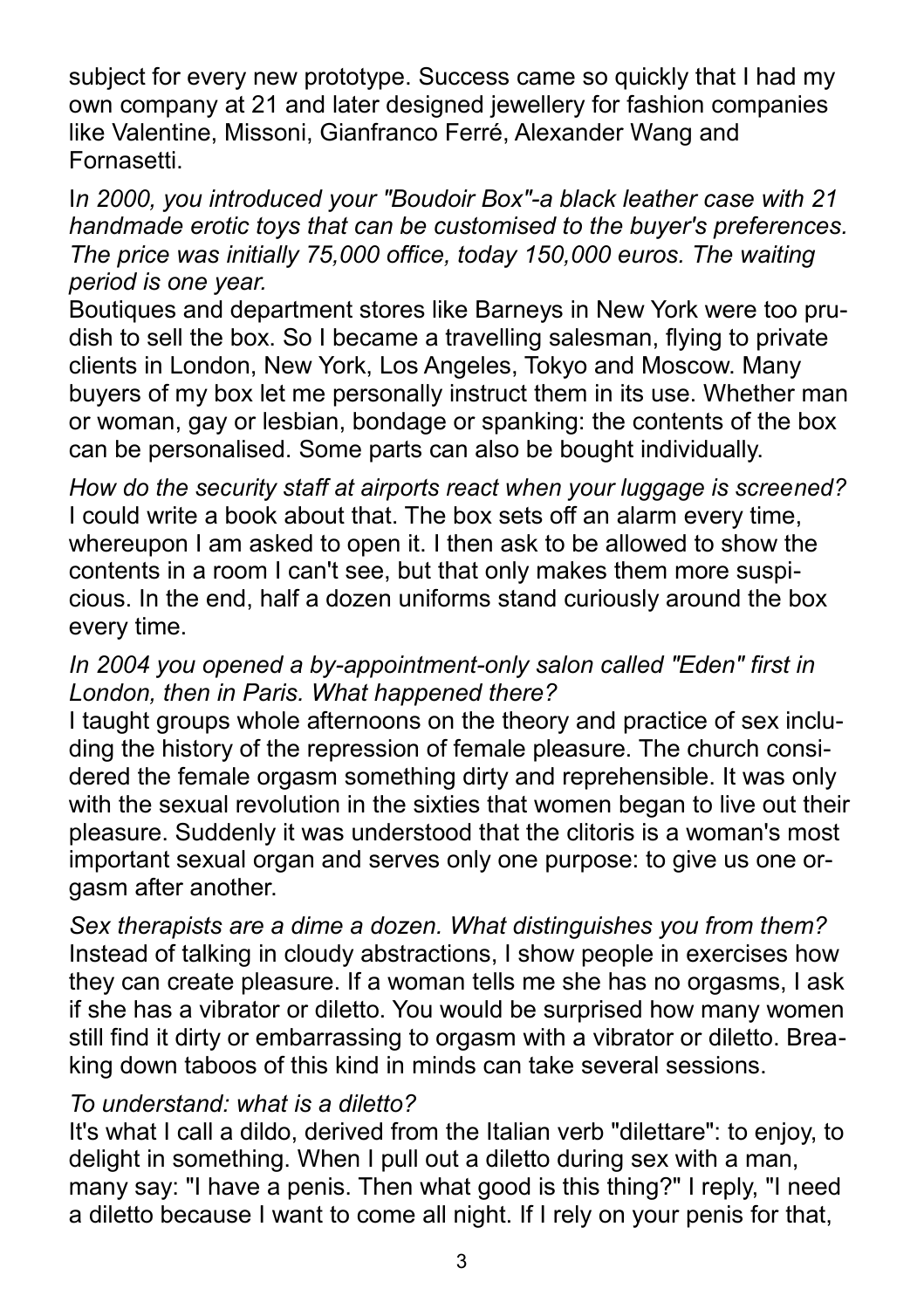the night will only last 20 minutes, and in those 20 minutes we won't open any doors to new experiences."

## *What is the most taboo topic among your clientele?*

Anal sex. Many women still find it disgusting or disgusting. I ask them how they got this idea in their heads and explain that there is only one way to stimulate a man's prostate directly: through the anus. Many women don't know that a man can have an orgasm through this that has nothing to do with the one he experiences through stimulation of his penis.

## *How do you deal with new clients?*

I send them a questionnaire to gauge expectations. I ask about unexpressed desires and fantasies and get a picture of their sexual disposition. Often I deal with couples who say, "We've been together for 25 years and still love each other, but the sexual fire between us went out a long time ago." With these couples I do practical exercises or I bring my boudoir box. However, it is clear at every second that I am not participating in the exercises myself. My opening line is, "I'm untouchable."

# *Are there clients who violate this rule in the sex rush?*

No, as a precaution, alcohol and drugs are prohibited during my sessions. Some of my clients are victims of traumatic experiences. Those who are abused leave their bodies to protect their souls. Often the body sensation remains permanently disturbed. As soon as sex occurs again, the brain instinctively looks for an "emergency exit" sign. I teach these women in exercises to accept and learn to love their bodies again. It helps that I am a trained hypnotherapist.

## *How old are your youngest clients?*

Fourteen. It is not unusual for me to treat young women. I've also worked with young men who can't get an erection in real life because for years they've only masturbated to porn films like addicts. When they want to have sex with a real person, they can't manage to separate the real world from their porn fantasies - and fail. A client recently told me that her 14 year-old daughter wanted to have her labia majora removed because her boyfriend looked at her in horror. The explanation was that the boy had so far only seen a vulva in porn films, where mostly women are shown with their labia removed to create the impression of youth. This is another reason why children should not watch porn. These are the worst teachers you can imagine.

## *Do you have more female or male customers? And how does it compare with the LGBTQ community?*

80 per cent of my clientele are women over 40 who have decided to take responsibility for their desire into their own hands. Many want me to help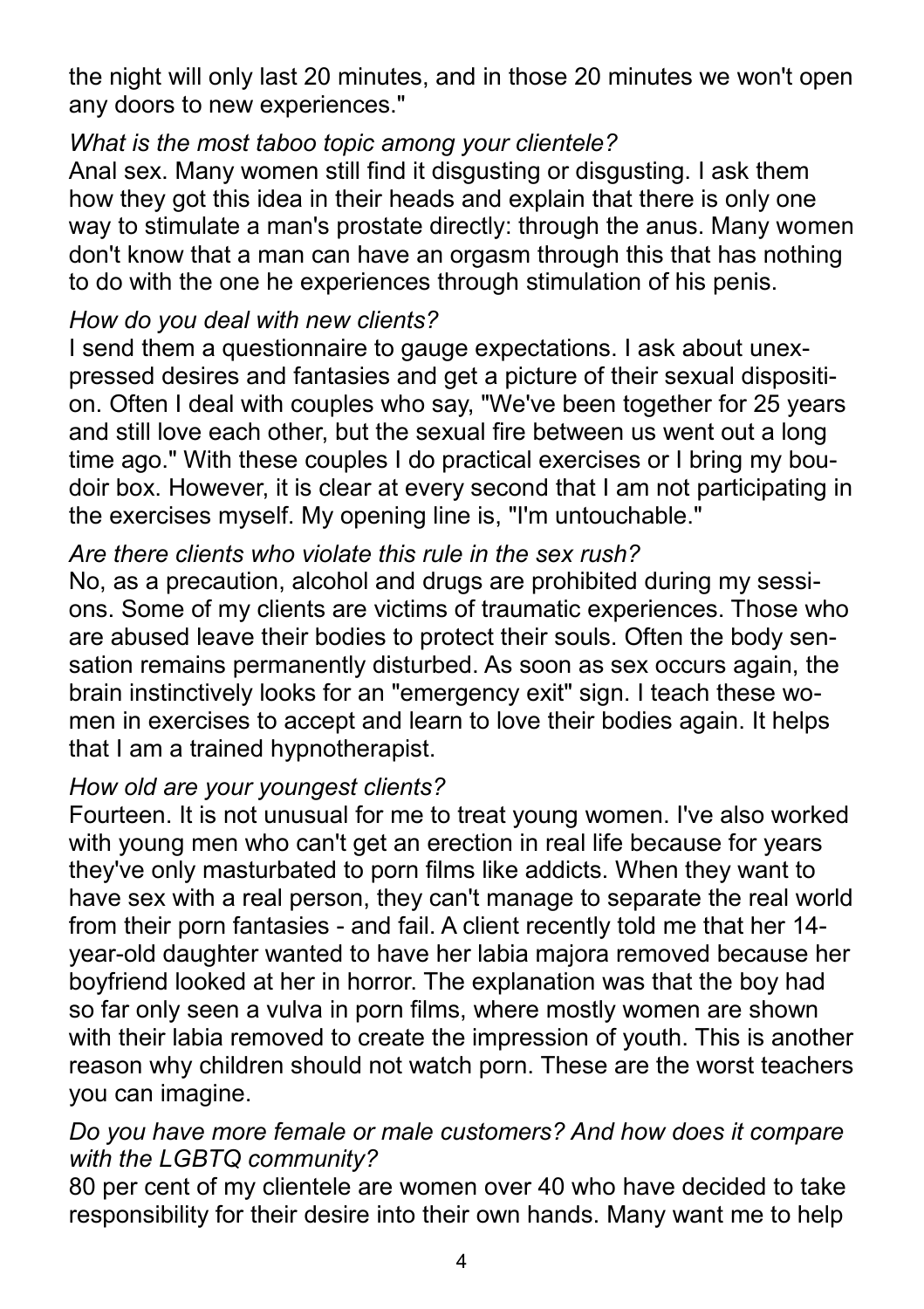them find their G-spot.

# *What do you like about spanking?*

Apart from stimulating nerves, it's about psychology. When I say to a man, "Bend over the couch, I want to spank you," there is a power shift. One person demands obedience as part of the game, and the other has to give up control. This can give both of them a hell of a kick. Do you know E. L.James?

# *The author of "Shades of Grey"?*

Yes, before she wrote novels, she was a student of mine and saw my Boudoir Box. Until then, I don't think she had any idea that many women are more aroused by dominance scenarios than by penetration.

# *What do men do wrong during sex?*

They don't realise that they have to learn sex like riding a motorbike or playing football. That there are born lovers is a myth made up by vain men. A cardinal mistake many men make is their phallocentric view of sex. More important for us women are play, seduction and openness to experimentation. Without expertise, little goes in sex. No woman wants to be tied up by a man who thinks he's in a cowboy movie and then swings his lasso. I tell you from experience: Bondage with amateurs is life-threatening. Many men still practice quick sex, which lasts between three and 15 minutes. I advocate three, four hours of ritual sex. It is a myth that only spontaneous sex is good sex. Ceremonies help because it takes time for the body's pharmacy to open up and release its natural love drugs like endorphins. Why not suck your partner's toes in between? Tongue and fingers can go on forever.

## *They say you can teach men to be multi-orgasmic like women.*

Yes, it requires a lot of homework though. Men have to learn to separate their orgasmic reflex from their ejaculatory reflex. It can't be done without training. It's about breaking the conditioning of competitive masturbation in youth. This conditioning lasts a lifetime for many men.

## *What is the main problem women have with sex?*

Falling in love immediately - instead of loving themselves. The image we have of our body in our head determines the degree of our pleasure. Women stand in front of the mirror and criticise themselves. Do you know men who do that?

*How do you learn to look at yourself graciously, what's the trick?*  I call it moonbathing: spending time naked and letting the body breathe, feel. The skin is our largest organ, but we cover it most of the time. Everyone should have a big mirror at home. If you don't like something about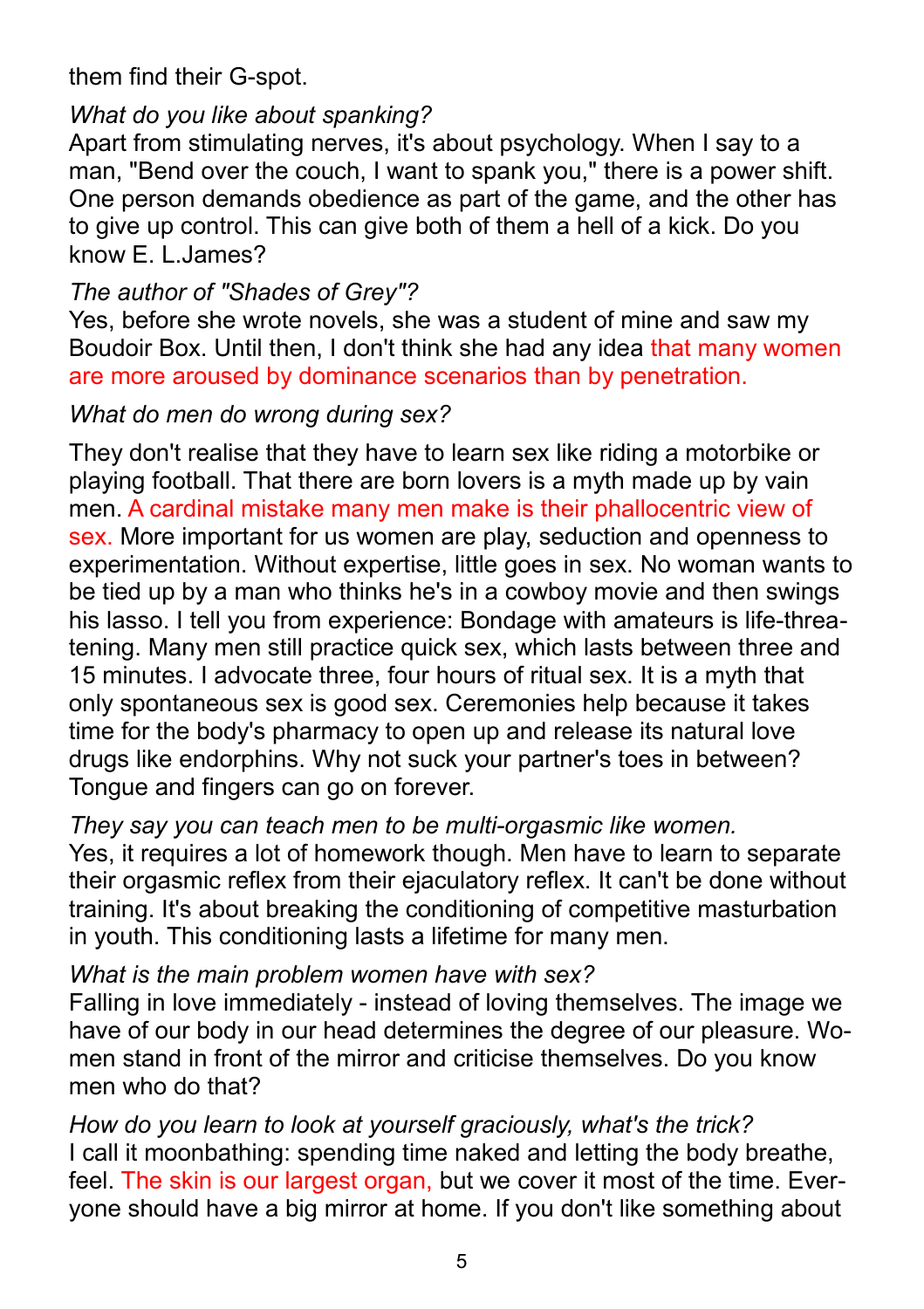what you see, start changing it if it is possible. Otherwise, learn to accept it and love it. And don't be self-critical. Negative thinking only creates frustration and negative action. Instead of complaining that you feel too fat, you could also motivate yourself by saying positively: "I'm happy that I'm healthy and, to feel even better, maybe I could lose a few kilos."

# *Who are your favourite clients?*

Parents whose children have reached school readiness and who admit to themselves that their sex life has fallen asleep over concerns for their children's welfare. These couples look at each other with the knowledge that there is no more perfect partner for them than the person sitting next to them. At the same time, they know that desire is the glue for relationships. So they want to do something for themselves.

# *What other concerns do people turn to you with?*

Themes are: Fear of closeness and intimacy or failure. Many don't dare to talk about their erotic fantasies or don't even know about the sexual potential of their bodies. You wouldn't believe how unenlightened many are. Others suffer from "skin hunger", for example because they were so lonely in the lockdown that they hardly feel themselves any more. I recommend hot baths. Also to hug and caress oneself, simply to be affectionate with oneself. Callousness is on the rise because in our digital world we perceive more and more in the abstract, without emotional, actual connection.

## *How much do your services cost?*

1000 euros upwards for a face-to-face session. Online 400 euros.

## *Are you in a relationship?*

Yes, I am taken. My partner is Roman, we live in Umbria. Long before him, I was even married once, to Barnaba Fornasetti, the son of the famous Italian artist and interior designer. We had twelve very happy years of marriage. When we were both young and in love, it was wild and exciting. But as time went on, the age difference between us seemed to grow more and more. He was eighteen years older than me. I wanted to go out into the world, he just wanted to sit at home with me.

*Why does a one-night stand rarely turn into a relationship?* Love is not a hotel room that you just move in and out of.

## *Isn't good sex already love?*

Absolutely. A one-night stand can feel like love for a moment. Sex connects us, but a relationship demands much more.

## *Do love and sex. even belong together?*

Not necessarily. But the key to a happy relationship is not just to be found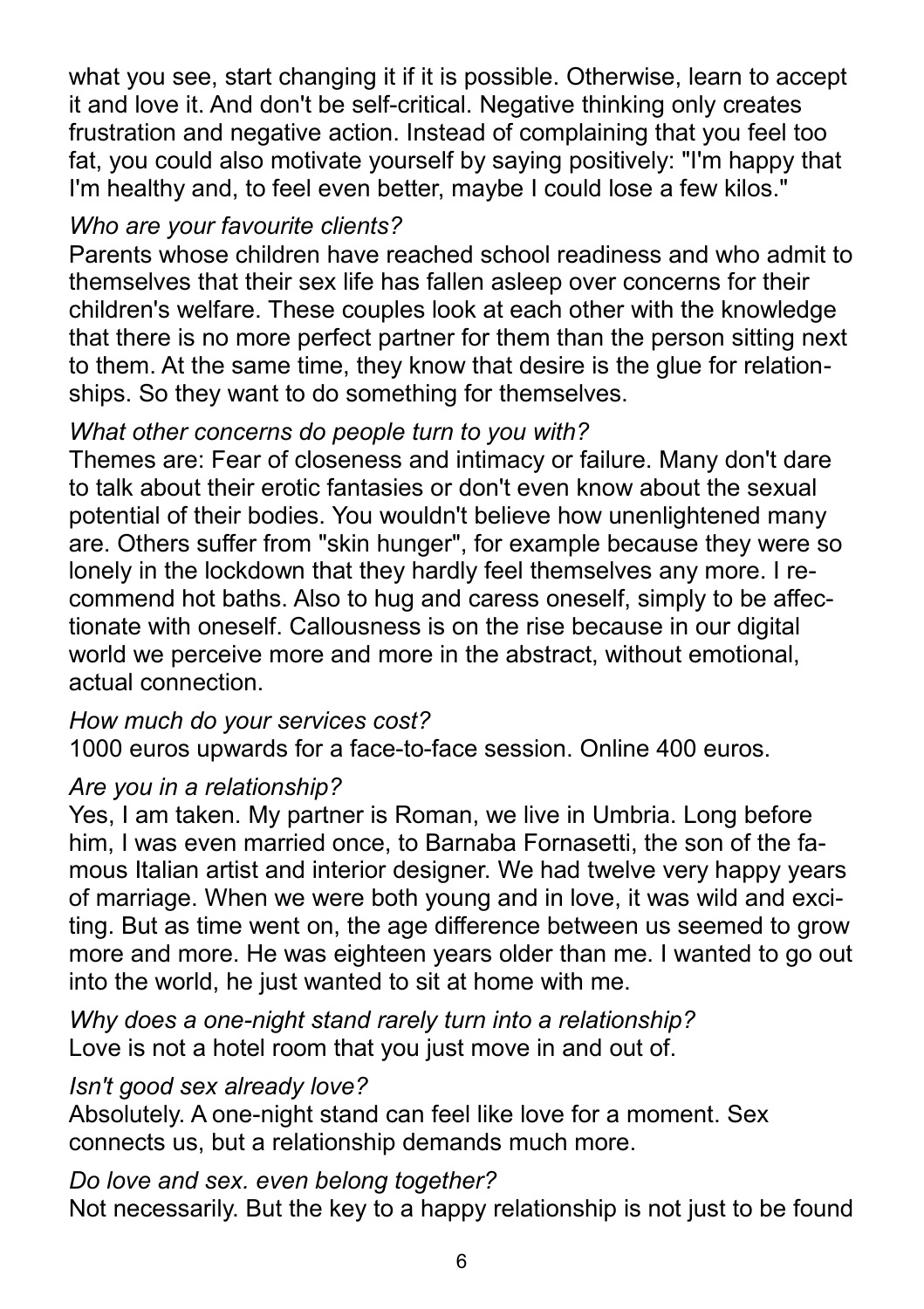in a formula, as partner institutes claim. I believe in the cathartic power of just one person. Sex gets better when you love and trust. By the way, I think German men are very charming, they are open, flirty and amazingly cuddly.

## *How can two people succeed in a sexual reboot?*

You have to try sensually. Kissing, for example, is used far too rarely. In my jewellery collection there is a ring with two hazelnut-sized balls of solid silver or gold. When you run the warming metal all over your partner's body, energy flows are released like you've never experienced before.

## *Have you ever faked an orgasm?*

No. I don't think you can either. An experienced lover notices the difference. Making love is not a visit to the gym. Hyperventilating is neither convincing nor purposeful.

## *What music do you recommend for this?*

Classical, soul, soft pop, just no songs whose lyrics you know by heart. That's too distracting. I, at least, am then inclined to sing along.

## *Sigmund Freud's thesis was that there are at least three more people in the mind in the bedroom.*

A 40-year-old once revealed to me that he was still a virgin. I said to him that unfortunately I could not work with him as long as he still lived with his mother. The bedroom could sometimes tell more than many a psycho couch. There are all kinds of tensions, even pain and abuse. I have seen it often enough, we are a society of broken people. Maybe that also explains why our world is falling apart more and more. When I was growing up in the eighties, we were free to love, express and explore. In the meantime, we have almost arrived at an asexual time. It's all about political correctness. Our bodies are increasingly becoming spare parts stores, at the same time we are outsourcing. The horror version is a society in which in the future you can order a fertilisation to your house and the other half sits at home like in a Woody Allen film and lets the orgasm ball circle.

# *Is it possible to have too much sex?*

Yes. I see it in my male friends who used to do porn films, which meant having sex two or three times a day. And all that on Viagra. They look twice as old as they are. After fifty, a man should approach it like the other good things in life. Enjoy it in moderation, like a special menu: once a week.

## *Are you jealous?*

No. Fidelity is a construct of the church. By the way, do you know that the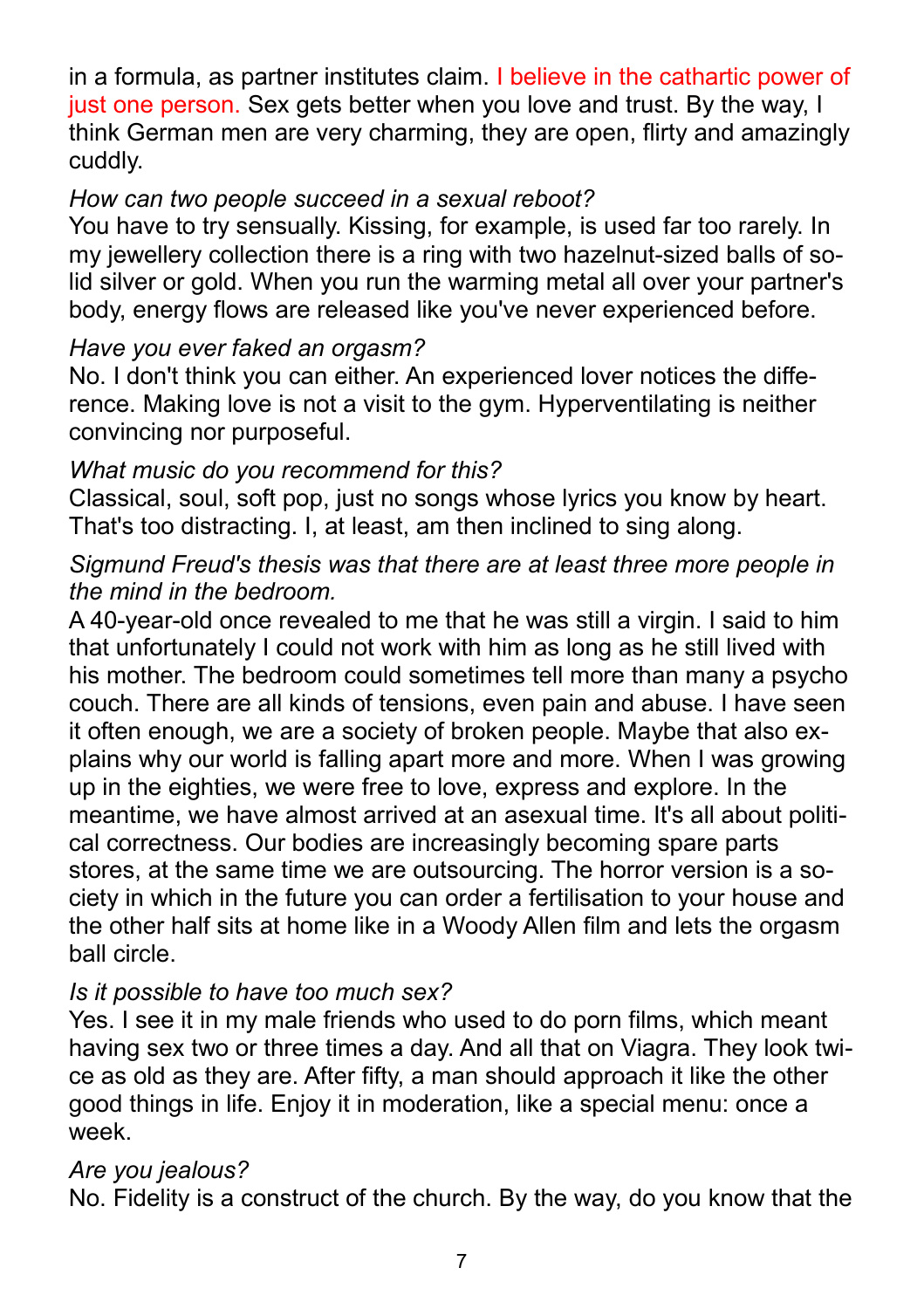Vatican has the largest erotic museum in the world!

*What is your advice for lovelorn people?* Face it, erase it, replace it. Check off what's over and look for something new.

**COMMENTARY:** At first glance, what the "pleasure counsellor" Betony Vernon tells us may look rather negative-sexist (to say the least). But on closer inspection it is obvious that she certainly advertises a sexuality without penetration and that she also sees a cathartic power (cathartic power = cleansing effect through the acting out of feelings) in the intensive intimate relationship with only one person - that she therefore definitely has the high value of a successful genuine monogamy in mind. I would therefore use this interview in my lessons today - of course also with the hint that the woman's clients are mainly adults with whom things have already gone wrong and who need "suggestions" that young inexperienced people do not need.

Unfortunately, my teaching at that time was often more like groping, and it was only after my time as an active teacher that I really realised that the reticence with tips on how the girls in particular could get it right was very often simply wrong and not very happy. But "you" have to come up with the right tips first! After all, "one" has one's own problems here and is therefore inhibited to venture ahead.

Above all, the attempt to motivate girls to a more "uninhibited or even openhearted" approach to sexuality may be understood at first glance as an invitation to enter into libertinage, and that one is therefore afraid of appearing in a bad light in front of young people. But I would like to ask you to consider that I have made the experience, also due to my long pedagogical activity, that the usual "defence-against-all-sexual-tips" for "inexperienced girls" on how to deal with the male sex simply do not work. The problem is that with the "beginning with the practice of sexuality", which is widely used today, the girls often don't look very closely at who the other person is, because the character of "the other person" is not really important to them at first - because it is only about having the "beginning" "behind them". (This is then the chance of the typical "Don Juans" who know something about the psychology of girls!) On the other hand, with the "beginning á la moonbathing", which I would recommend in the meantime, the girls are likely to find out much more precisely who the other person is and above all whether it will remain with the "moonbathing". A girl will use her knowledge and her full intelligence to find someone "suitable" and then also to find out whether she can rely on "him", i.e. what kind of character he has. Therefore, it should always remain "moonbathing" and, moreover, relationships